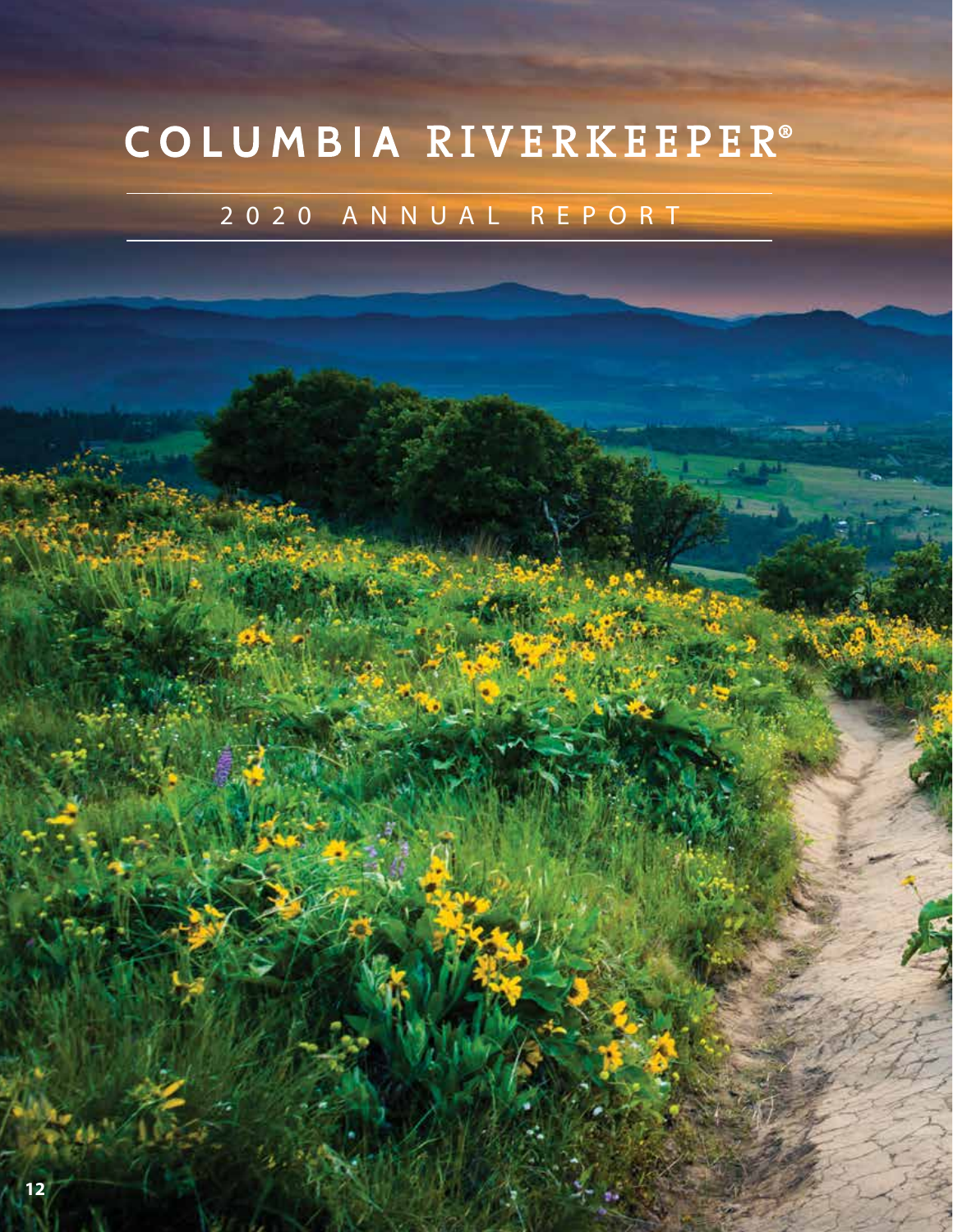# our mission

To protect and restore the water quality of the Columbia River and all life connected to it, from the headwaters to the Pacific Ocean.

## our vision

A Columbia River that unites people to fight for clean water, abundant fish and wildlife, and our climate.

# our commitment

Embrace diversity, equity, and inclusion at every level of our work. Communities are the backbone of what we do. As an organization that advocates for the health and safety of river communities, we must fight for social justice and take a stand against racism.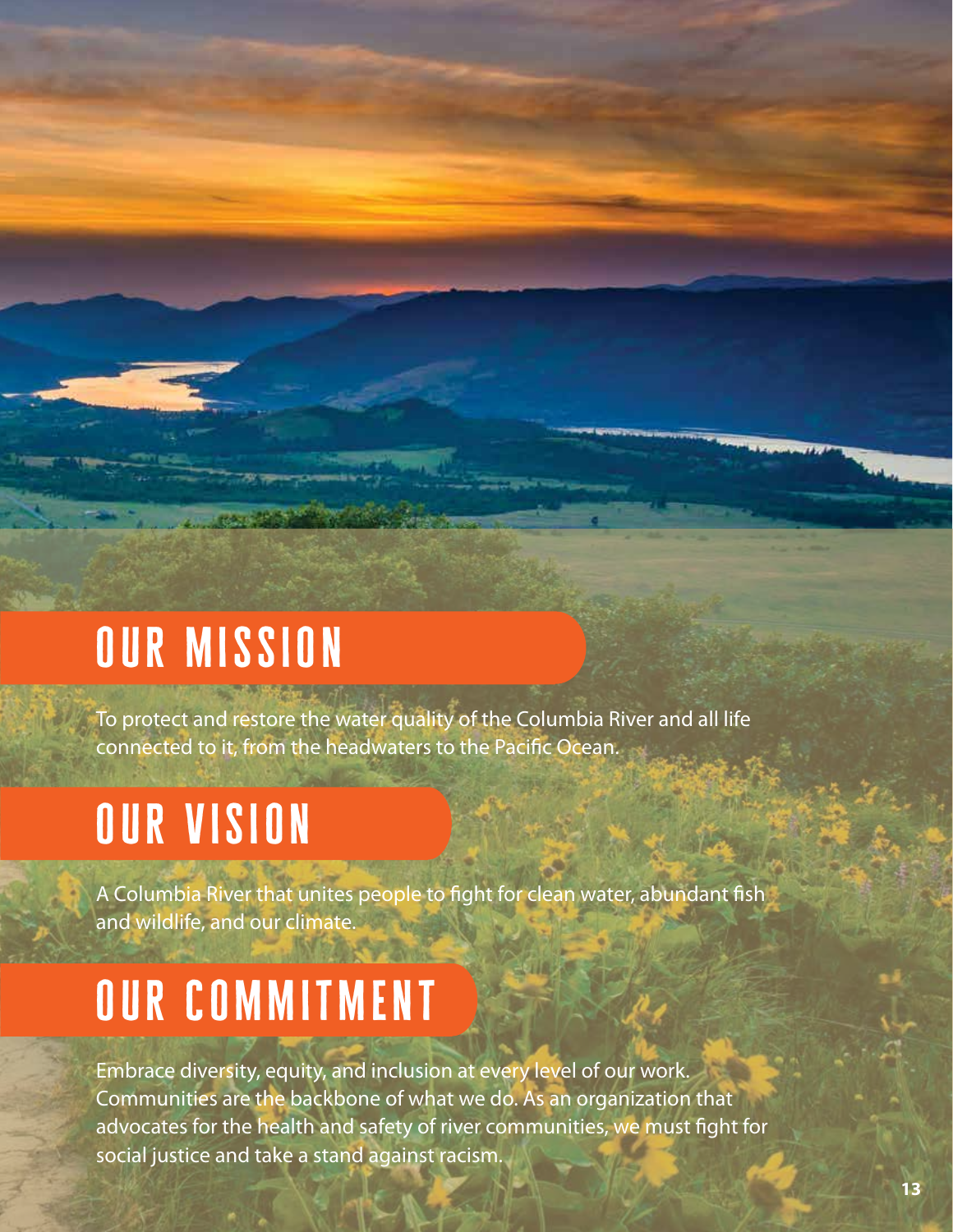# you are making a difference

Columbia Riverkeeper is powered by more than **9,300** members who invest in clean water and a healthy climate because the fight is urgent and the time is now. You accomplished great things.



### stopping pollution

Lawsuits against the Trump administration brought in the last four years:**10** Pounds of toxic pollution lawsuits against polluters prevented in 2020: **50,000** Amount polluters paid to nonprofit organizations as a result of lawsuits in the last four years: **\$2,430,000**



## fighting fossil fuels

New fossil fuel terminals you defeated in last decade: **13** New fossil fuel terminals built on the Columbia in that time: **0** Legal victories over fossil fuel projects in the last five years: **15** Tons of greenhouse gas prevented annually from coal, oil, and fracked gas projects: **200 million**

### saving salmon



Years the U.S. Environmental Protection Agency's (EPA) plan to save salmon from hot water sat on a shelf with no action: **18** Months it took EPA to issue the plan after we won a lawsuit: **1.5**

Number of acres of farmland the Port of Columbia County wants rezoned for heavy industrial development in the Columbia estuary: **837**

Number of times we sued—and won—to stop the Port's rezone effort: **2**



### engaging communities

Number of signatures gathered on Riverkeeper petitions in 2020: **25,667** E.coli samples collected annually for Columbia River beaches:**220** People who viewed these data on our Swim Guide app: **60,000** "Conoce Tu Columbia" bilingual radio shows and podcasts aired: **51**



#### cleaning up hanford

Number of people who signed Riverkeeper's petition demanding that the U.S. Dept. Energy treat more toxic and radioactive chemicals in Hanford's groundwater: **1,440** Number of webinar attendees who viewed Riverkeeper's "Why Scientists Fear a Chernobyl-Like Catastrophe at Hanford": **366**

Age of Riverkeeper's Hanford Art Contest First-Place Winner: **14**